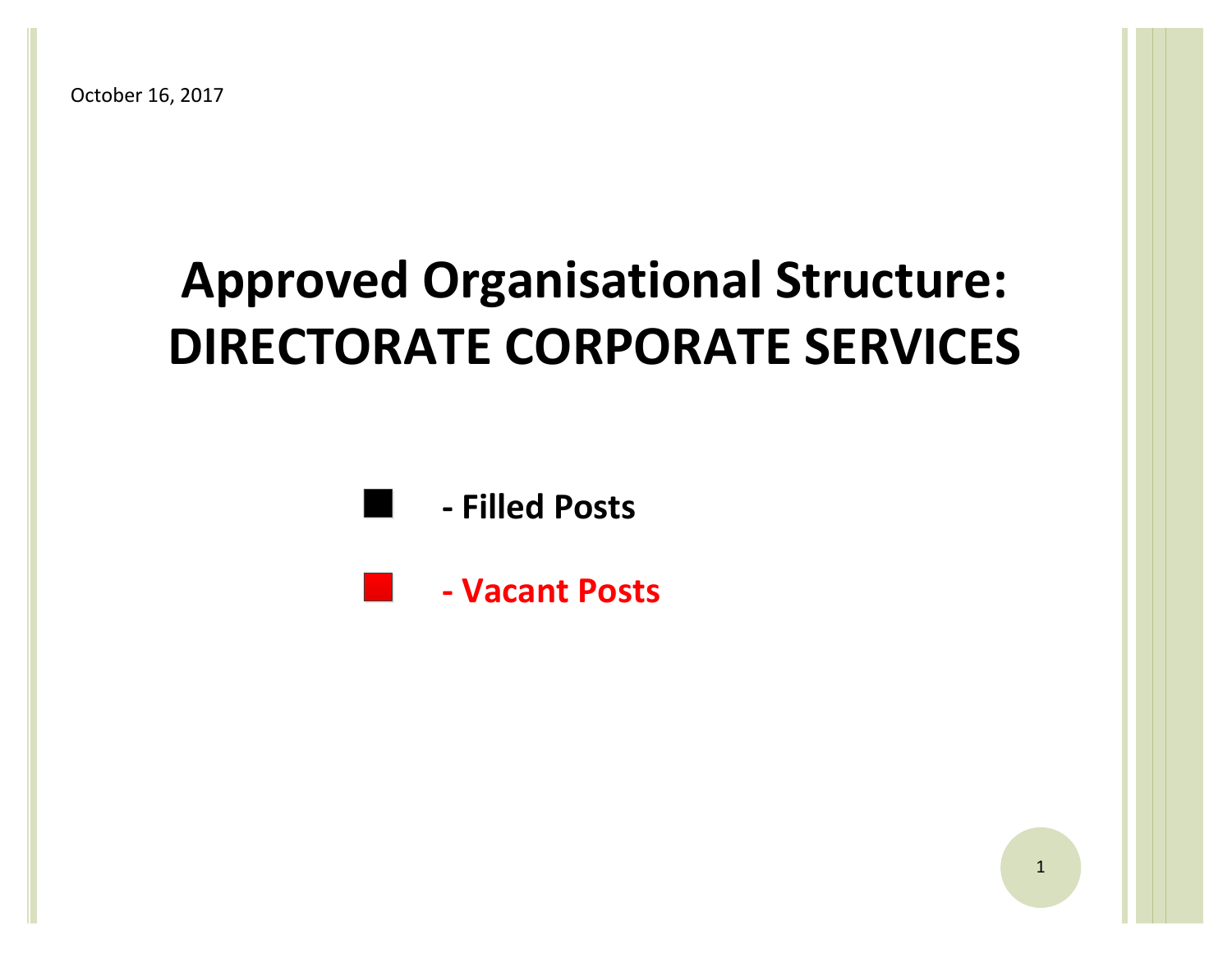### **Approved Organisational Structure: DIRECTORATE CORPORATE SERVICES**

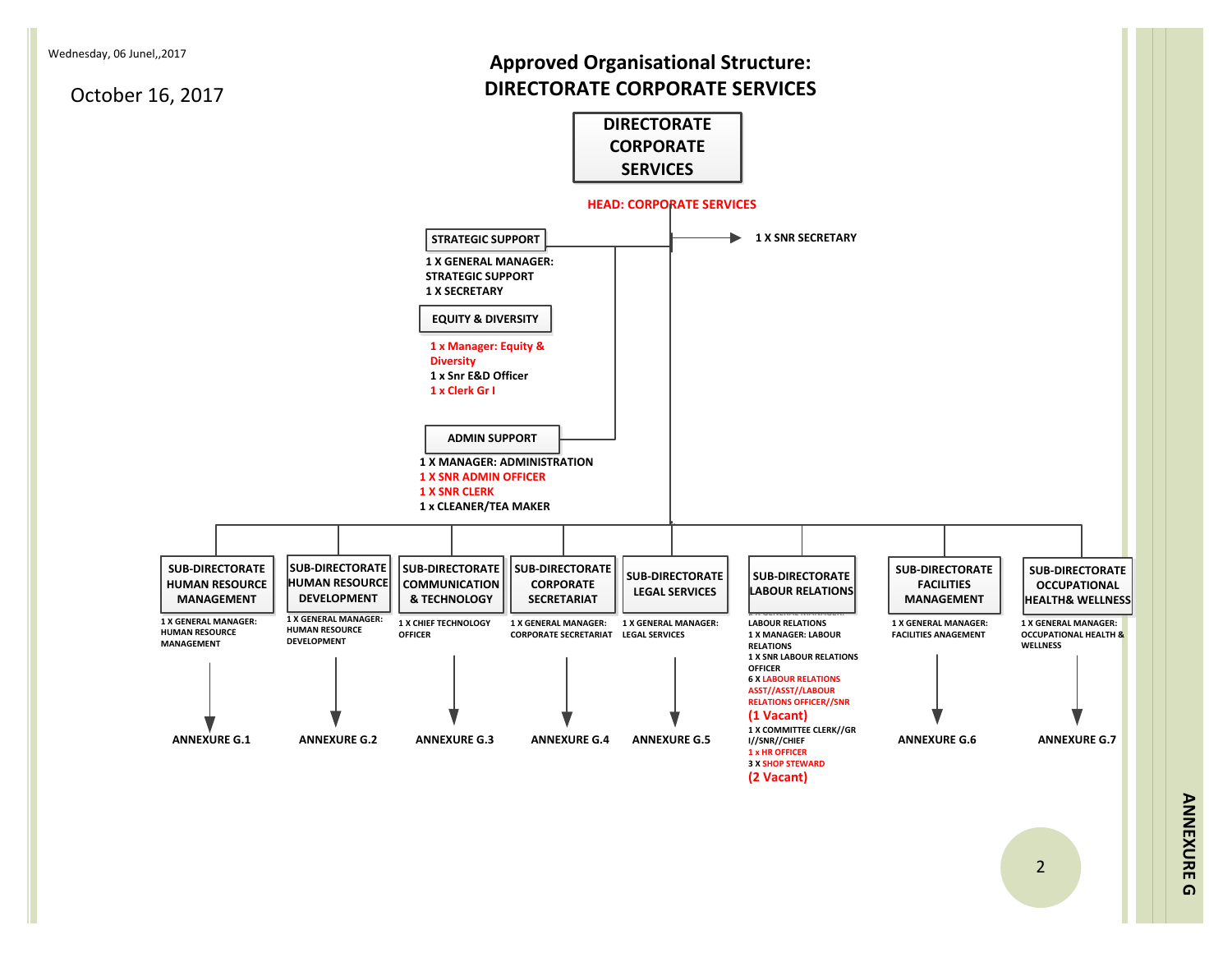#### **SUB-DIRECTORATE HUMAN RESOURCE MANAGEMENT**



**A N NEX U RE G.1**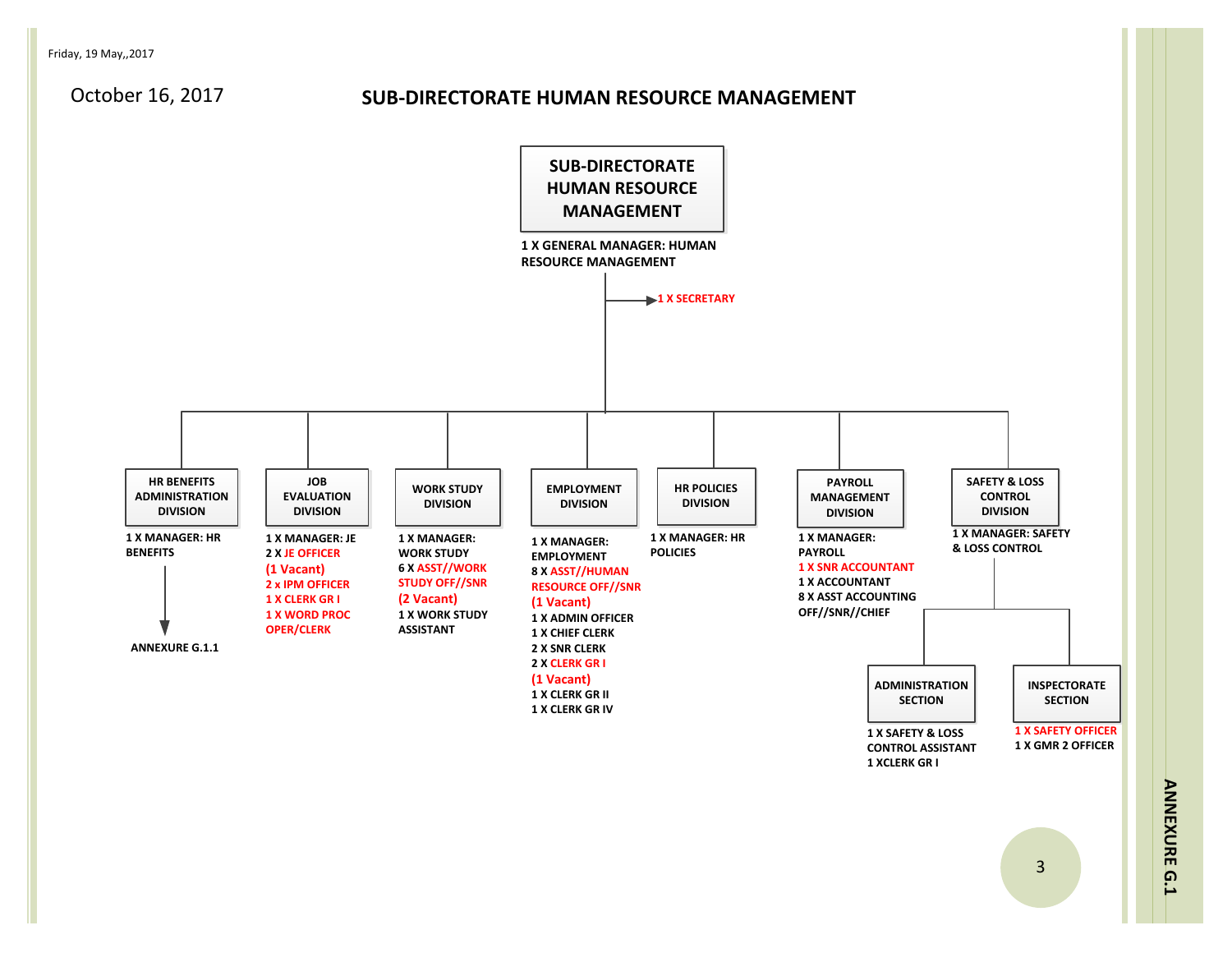#### **HUMAN RESOURCE BENEFITS ADMINISTRATION DIVISION**

#### October 16, 2017

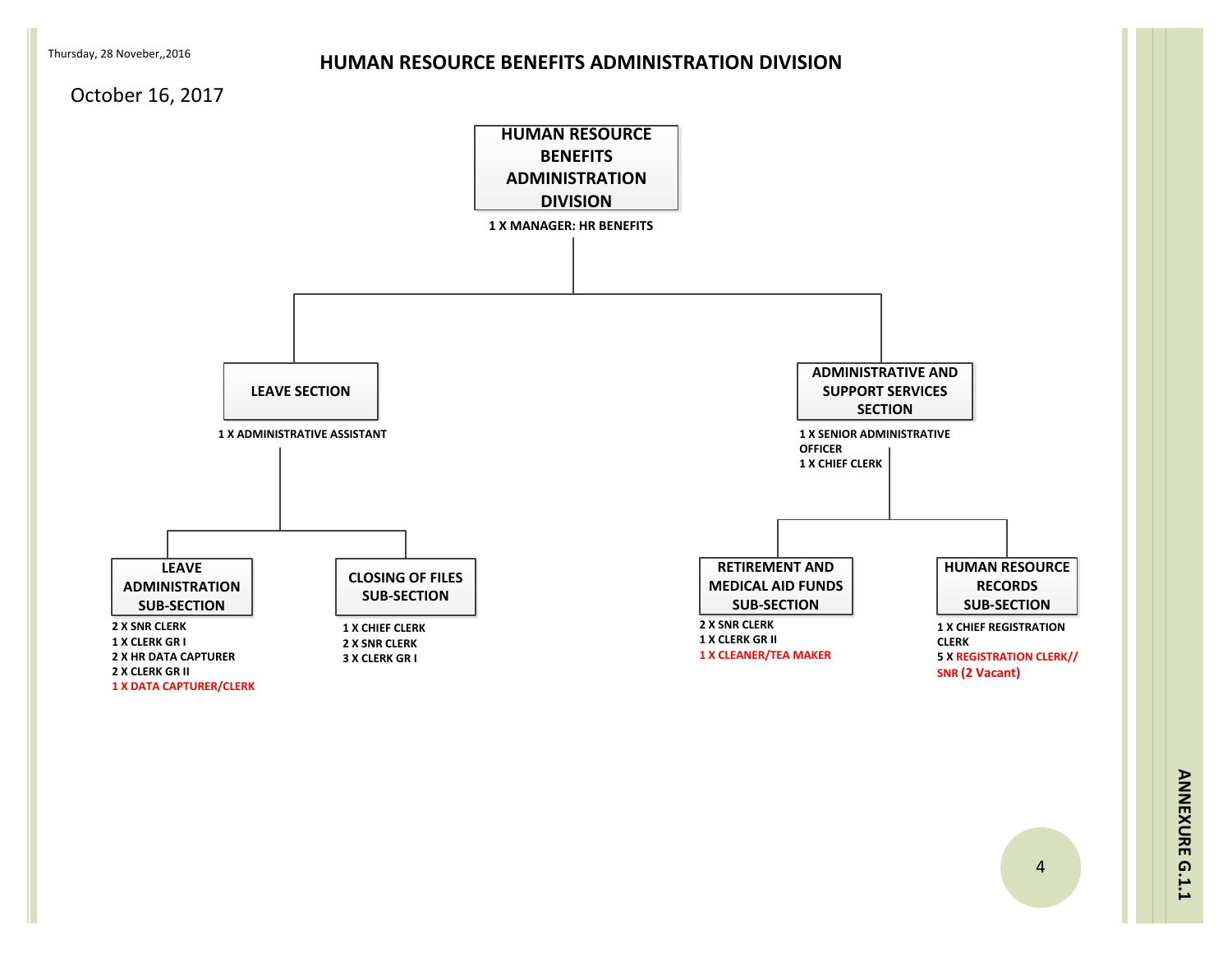# **SUB-DIRECTORATE HUMAN RESOURCE DEVELOPMENT**



**A N NEX U RE G.2**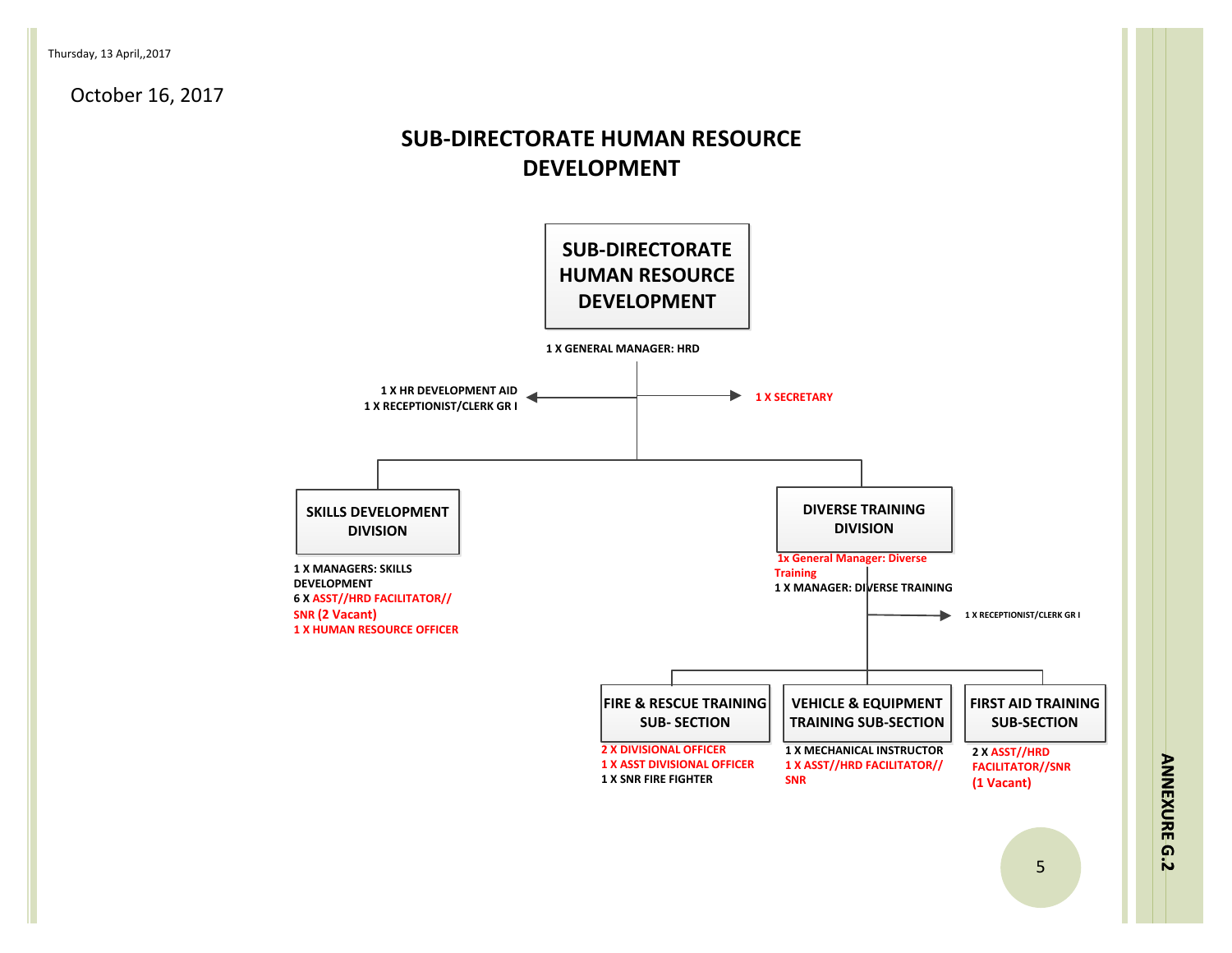#### **SUB-DIRECTORATE COMMUNICATION & TECHNOLOGY**



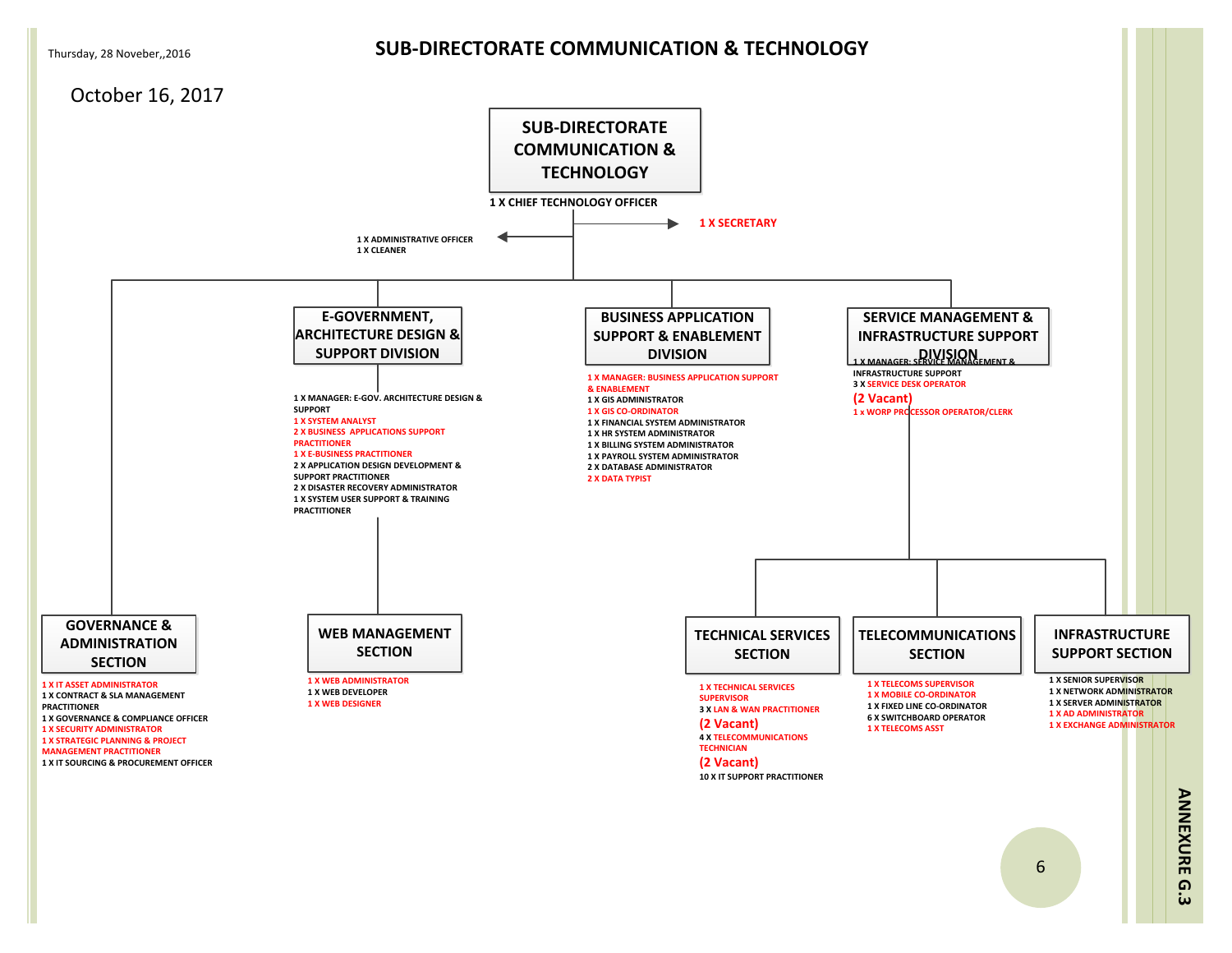#### **SUB-DIRECTORATE CORPORATE SECRETARIAT**

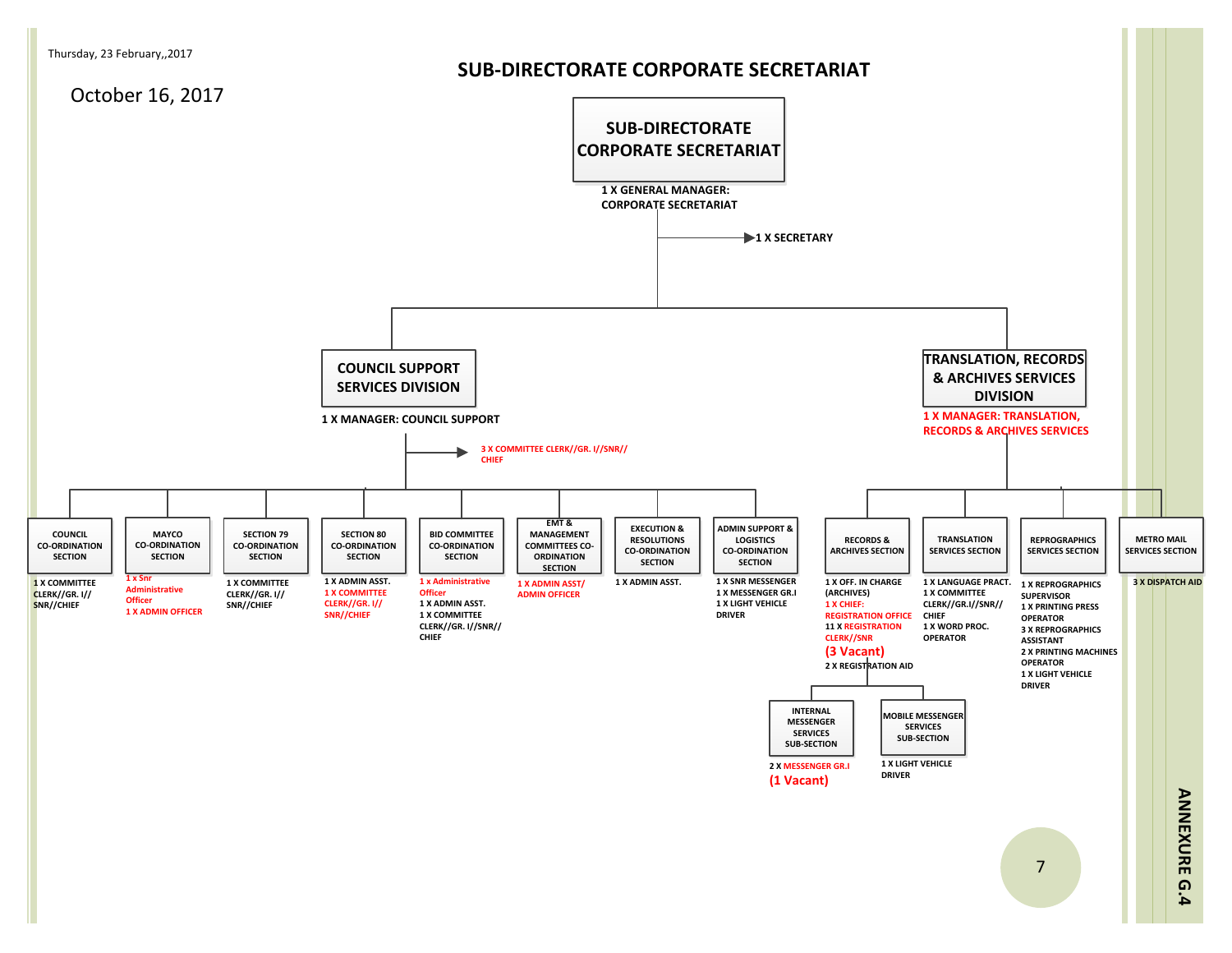#### **SUB-DIRECTORATE LEGAL SERVICES**



**A N**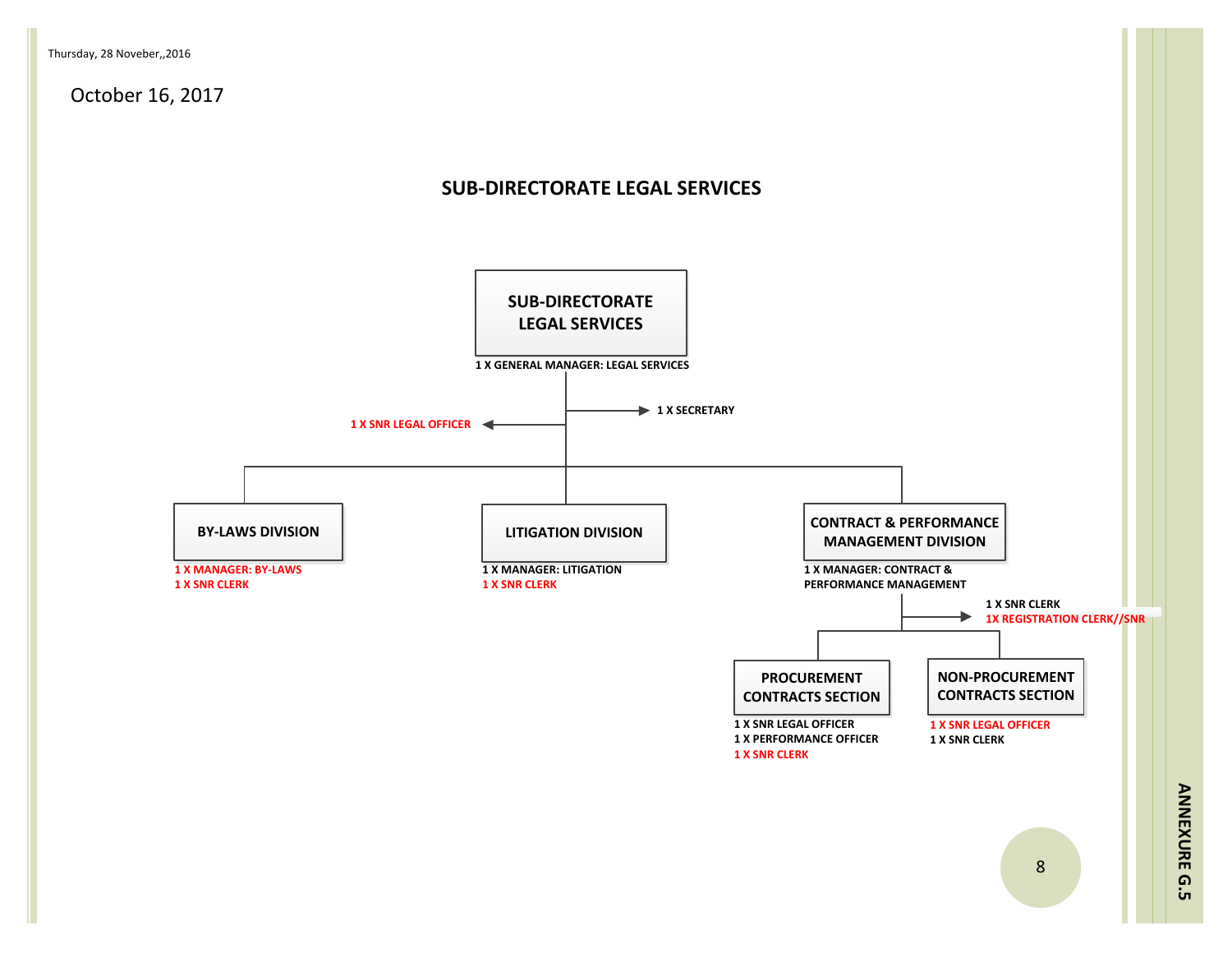# Wednesday 07 June,,2017<br> **SUB-DIRECTORATE FACILITIES MANAGEMENT**